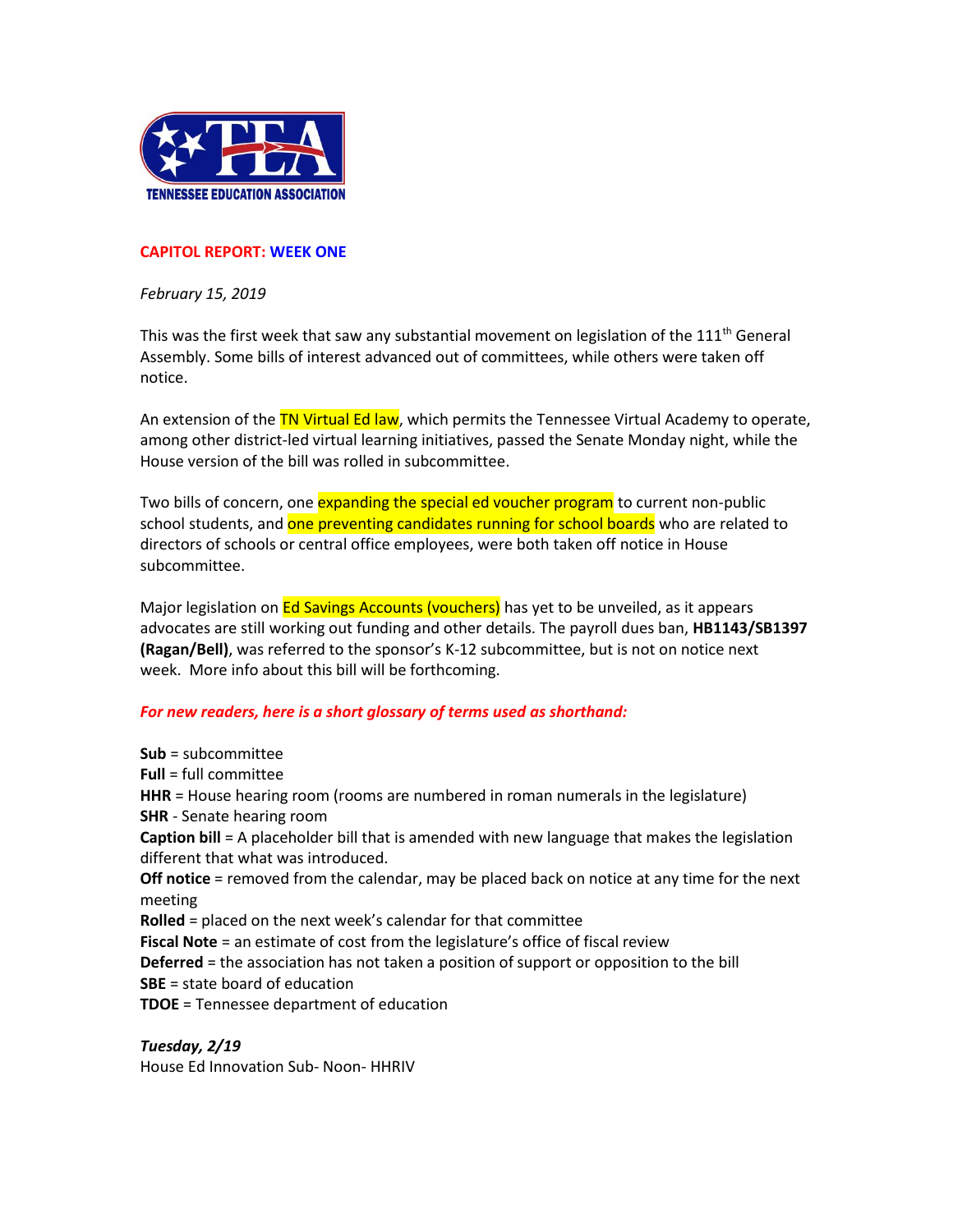- **HB928/SB784 (Lamberth/Johnson)** SUPPORT- Administration bill to spin forward the hold harmless on the use of data from the failed test administration for the next two years.
- **HB383/SB488 (Weaver/Bowling)** DEFERRED\*- Permits LEAs to use ACT, Aspire, or SAT suites of tests in lieu of the EOCs for math and language arts in grades 9-12. \*Members will be receiving a poll shortly to gauge teacher support for this concept.
- **HB315/SB443 (Hicks/Bell)** SUPPORT- Requires TCAP scores used for student final grades to be delivered by the state at least five school days before the end of the year.

House Ed Admin Sub- 4:30PM- HHRIII

• **HB399/SB1261 (Parkinson/Gresham)**- DEFERRED- requires all school boards and charter schools to adopt a code of conduct for all persons entering a school

## *Wednesday, 2/20*

House Ed full-9AM- HHRI

• **HB177/SB295 (Love/Akbari)**- SUPPORT- Prevents local funding bodies from spending interest earned on school fund balances for non-educational purposes.

Senate Ed- 2PM- SHRI

- **SB917/HB294 (Southerland/Hawk)** DEFERRED- Allows students to take ACT WorkKeys tests in lieu of required post-secondary readiness test in grade 11.
- **SB953/HB1261 (Yarbro/Dixie)** SUPPORT- directs department to reimburse parents of economically disadvantaged students for the cost of one AP test.
- **SB784/HB928 (Johnson/Lamberth)** See above description
- **SB790/HB934 (Johnson/Lamberth)** DEFERRED- Administration bill making various changes to special ed law; transfers control of state special schools from SBE to TDOE
- **SB443/HB315 (Bell/Hicks)** See above description.
- **SB295/HB177 (Akbari/Love)** See above description

House Ed K-12 sub- 3:30PM- HHRI

- **HB405/SB170 (Love/Robinson)** SUPPORT- Requires an adverse childhood experience (ACE) assessment prior to any suspension, expulsion, in-house, or referral to alternative school
- **HB767/SB820 (Love/Akbari)** SUPPORT- Requires in-service training on restorative justice discipline practices for all LEA employees. \*TEA support this concept but will work with sponsors and stakeholders to ensure this is met with a reduction in another area of in-service requirements.
- **HB808/SB1242 (Kumar/Gresham)** SUPPORT- Assigns school nurses the same classification of certified as teachers if they are deemed classified employees by an LEA.

**[Sign up TODAY](http://teateachers.org/Civication)** and encourage everyone you know to register for **[Civication](http://www.teateachers.org/event/civication)** -- the only way we can prevail on the big fights coming down the pike! If you are a TEA member and live 50 miles or more from Nashville, we'll make sure you have a hotel room Monday night of your spring break.